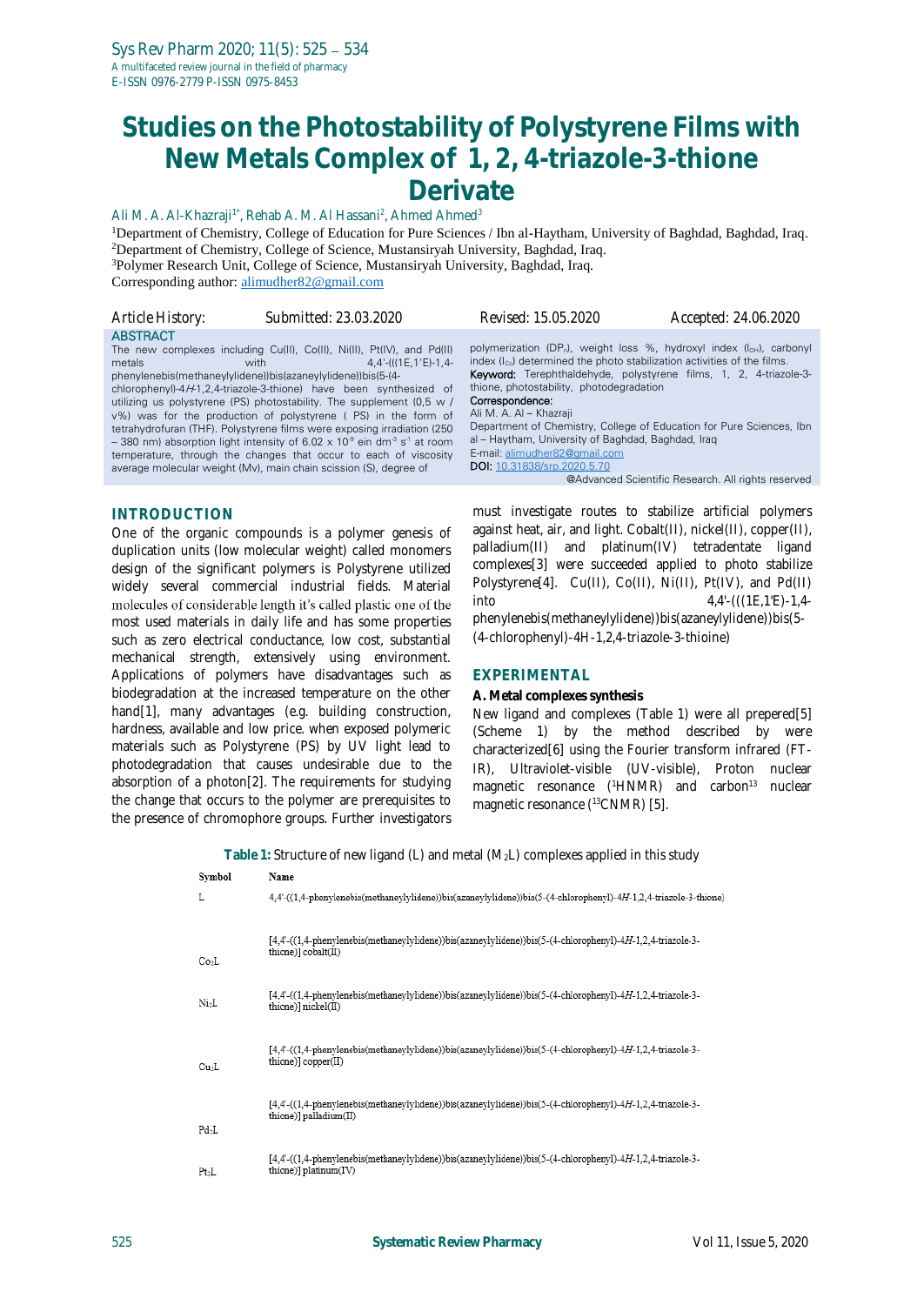The FT-IR spectrum of the new(L) ligand appears the band stretching at 3246,3053, 2935, 2754, 1693, 1599, 1425, and 1028 cm-1 that was assigned to NH, aliphatic C-H, S-H, aromatic C-H, CH=N imine, C=C, C=S, and C-S bands respectively[7]. Terminus tautomerism (deprotonation) the new ligand linkage to "S" atom of metal ion from a fivemembered chelate ring distinguished more stable[8]. The observed of (CH=N) imine of complexes[9] was shifted to depress confront to ligand, attribute to coordinate with the ligand. Also, these bands (C-S) shifted lower frequencies because of complexation, whereas the (S-H) band in ligand wholly evanescence upon complexation finally aromatic C-H (3053 cm $^{-1}$ ) and C=C (1599 cm $^{-1}$ ) bands don't display shift due to didn't engage in complexation. New bands showed

because (M-S) and (M-N) frequencies attribute to complexation[10]. The UV-visible spectrum for new ligand observed (3) bands absorption at 266, 336, and 346 nm  $(-\pi$ ),  $(\pi$ - $\pi$ ) and (n- $\pi$ ) electronics transition, at the same order. The displayed shifted compared to ligand the electronic transition[11] [12]of metal d-orbital (d-d) were showed in Ni(II), Cu(II), Pd(II) Pt(IV) and Co(II).In contrast, the Pd(II) was diamagnetic for  $d^{10}$  ion. NMR spectrum information for new ligand[13]: <sup>1</sup>HNMR (500 MHz, ppm, DMSO-d<sub>6</sub>) 13.97 ppm (s, S-H), 9.98 ppm (s, CH=N imine), 8.04 ppm (s, 6H benzene ring). <sup>13</sup>CNMR (125 MHz, DMSO-d<sub>6</sub>; ppm) 167 ppm (C of triazole), 148 ppm (C of CH=N imine), 129 (C of benzene ring)[14, 15].



 $M = Co(II), Ni(II), Cu(II), Pd(II)$  and  $Pt(IV)$ Scheme 1: Synthesis of the M<sub>2</sub>L complexes

#### **B. Film Preparation**

Polystyrene films, new ligand, metal complexes dissolved in tetrahydrofuran (THF) fixed concentration of polystyrene solution[16] (5g/100ml) in (THF) was utilized to prepare polystyrene films with 40  $\mu$ m thickness (measured via a micrometer kind 2610A, Germany) the film evaporation technique at 25  $^{\circ}$ C for 20 hrs. to remove the residual tetrahydrofuran[17].

### **IRRADIATION EXPERIMENTS**

#### **A. Accelerated Testing Technique**

Expose polystyrene films to UV light at a wavelength of (250 380 nm) and maximum light intensity 6.02 x 10<sup>-9</sup> ein dm<sup>-3</sup> s -1 . Distance between the source (UV light) and the polystyrene films (8 cm) was fixed parallel to each other[18, 19].

**B. Measurement of the photodegradation rate of polymer films used infrared spectrophotometry.**

The degree of photodegradation of polystyrene films via measurement Fourier transforms infrared (FT-IR) spectrum

at region (4000 – 400 cm<sup>-1</sup>) using 8300 Shimadzu FT-IR spectrophotometer. The position of a hydroxyl group  $(I<sub>OH</sub>)$ and carbonyl group ( $I_{co}$ ) observed at 3412, 1726 cm<sup>-1</sup> respectively different irradiation time of photodegradation[20] change hydroxyl peak intensity by (Eq. 1) [18]  $Is = As / Ar$  (1)

**C. Limitation of the viscosity rate Mwut. used a viscometer process[21]**

Viscosity techniques mention the average molecular of the polymer was utilized to calculate the average Mwut [22] from "Mark – Houwink equation" (Eq. 2) where  $\alpha$  and K = constants, rely on the polymer-solvents related to temperature.  $[\eta]$  = intrinsic viscosity.

$$
[\eta] = K Mv \alpha \tag{2}
$$

Measurement of the intrinsic viscosity by using "Ostwald Utube viscometer the polymer is dissolved by solvent benzene (g/100ml) at 25 °C specific viscosity  $[n_{sp}][23]$  was used to calculated by (Eq. 3)  $[n_{sp}]$  = specific viscosity  $[\eta_{\text{re}}]$  = relative viscosity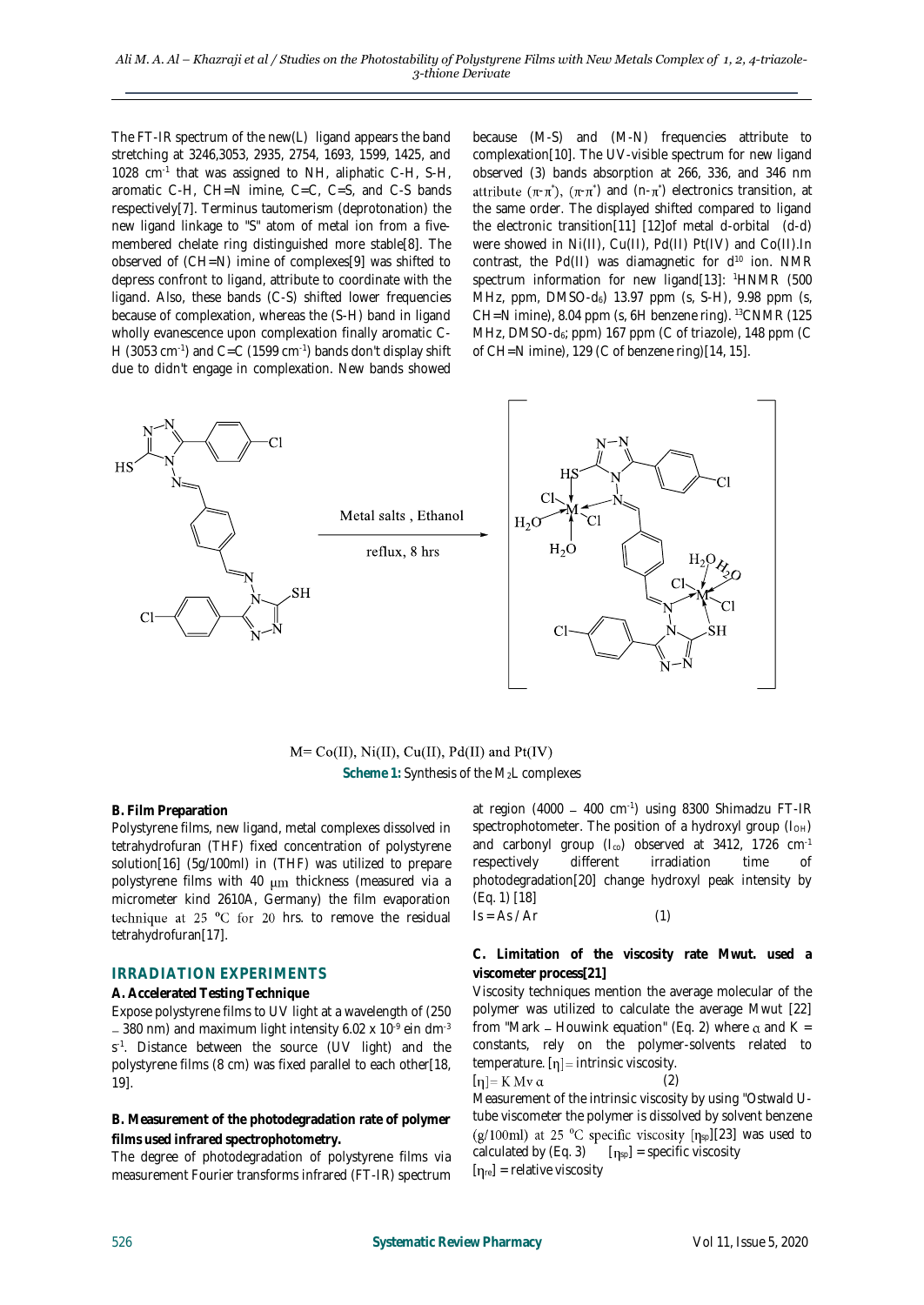| $t =$ the flow times of the solution  |     |
|---------------------------------------|-----|
| $[\eta_{sp}] = \eta_{re} - 1$         | (3) |
| $\eta_{\text{re}} = t / t_{\text{o}}$ | (4) |

Measurement was transformed into intrinsic viscosity used (Eq. 5)

C= the concentricity of solution polymers (g/100ml).

 $[\eta] = (\sqrt{2}/C) (\eta_{sp}\ln \eta_{re})^{\frac{1}{2}}$ 

The intrinsic viscosity[24] in the tetrahydrofuran (THF) solution was measured for the molecular weight of polystyrene (Eq. 6)  $[\eta] = 11.8 \times 10^{4}$  Mv <sup>0.73</sup> (6)

 $(5)$ 

**D. Measurement photodegradation by weight loss** The stabilization effective was monitoring from by the weight loss in the absence and presence of additional used (Eq. 7) [25]

Weight loss % = 
$$
[(w_1-w_2) / w_1] \times 100
$$
 (7)

## **RESULTS AND DISCUSSION**

The Five metal complexes of Cu(II), Co(II), Ni(II), Pt(IV),<br>and Pd(II) with  $4.4^{\prime}$ -(((1E,1'E)-1,4and Pd(II) with 4,4'-(((1E,1'E)-1,4phenylenebis(methaneylyldene))bis(azaneylyldene))bis(5- (4-chlorophenyl)-4*H*-1,2,4triazole-3-thione) have been used polystyrene as a films. FT-IR spectrum gives The strength band in (3412 and 1725  $cm^{-1}$ ) attribute of hydroxy and carbonyl group[26], in specific., as the result of oxidation growth, is degraded by radiation; the formation hydroxyl group is due to broadband occurrences of the 3600-3200 cm-1 band (see figure 1).

Figures (2, 3) showing an exposure ray rate of ( $I_{CO}$ ) and (IOH) indexes increased by the Sensitivity raying duration relative to Polystyrene without addition, showing Cu[II], Co(II), Ni(II), Pt(IV) and Pd(II) metals. The most efficient photo stabilizes were observed with Pt (IV).



**Figure 1:** FT-IR polystyrene film spectrum (a) before and (b) after 300 hours of irradiation



Figure 2: I<sub>OH</sub> hydroxy index versus polystyrene film time irradiation (40 µm) (0.5 W / v) additional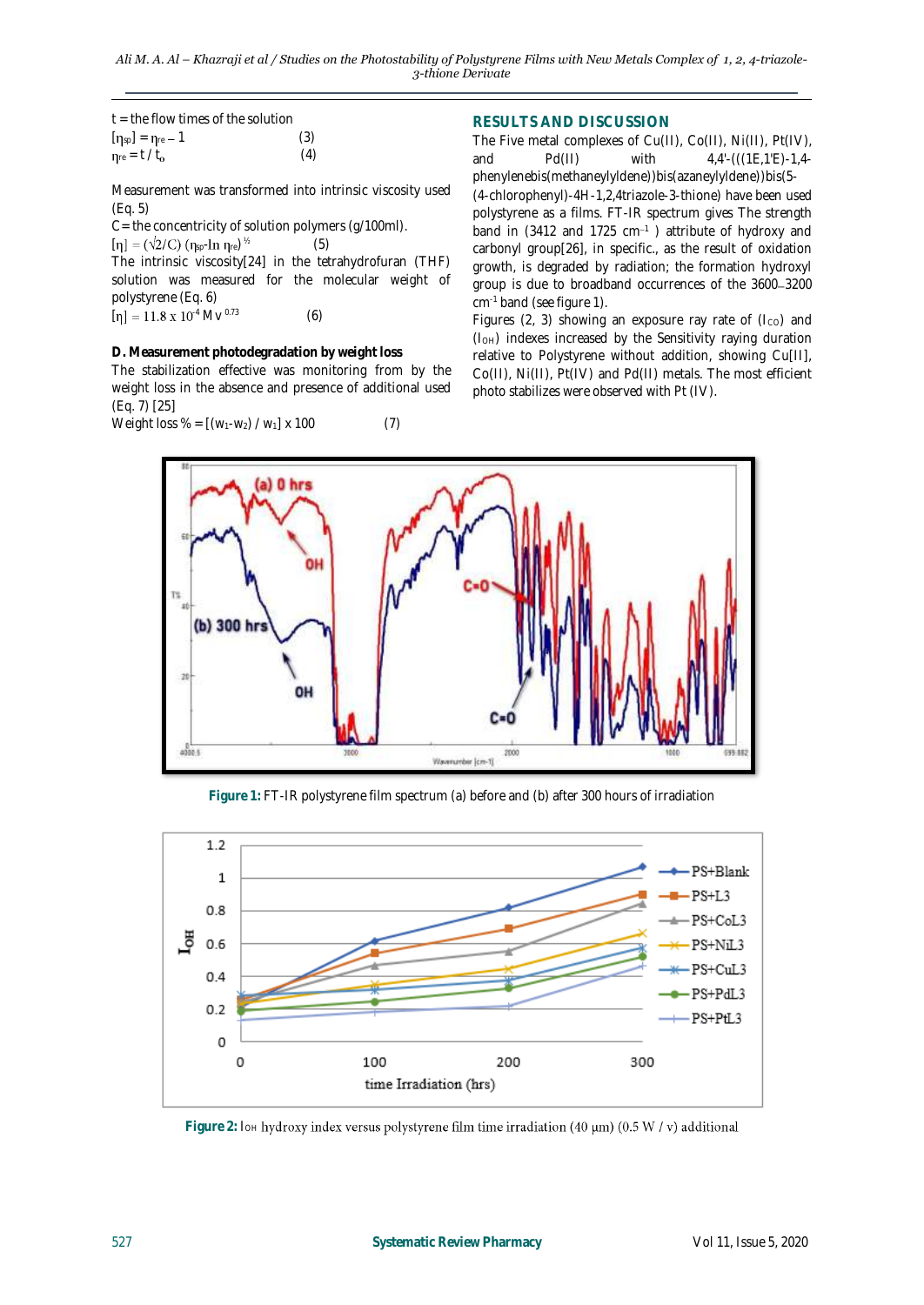*Ali M. A. Al – Khazraji et al / Studies on the Photostability of Polystyrene Films with New Metals Complex of 1, 2, 4-triazole-3-thione Derivate*



Figure 3: ICO carbonyl index versus polystyrene film (40 µm) time irradiation extra (0.5 w / v) additional

**A. Limit the adequacy of the weight loss stabilization process.**

(3)[27] display Pt(IV) with the highest efficiency of stability due to decreased weight losses in order:

Polystyrene film degradation, molecular weight reduction and volatilization (M.wt) from loss of weight Daten Figure

 $PS > L_3 > Col_3 > Nil_3 > Cul_3 > PdL_3 > PtL_3$ 



Figure 4: Additional thickness (0.5 w / v) loss of irradiation weight for PS films (40µm)

**B. Molecular weight during photolysis variations of polystyrene films**

| Figure (4) indicates that polystyrene degradation           | irradiation [28][29]. The total number of chain scissors |
|-------------------------------------------------------------|----------------------------------------------------------|
| contributed to a lower level of polystyrene and indicates a | using S (Eq. 8) where                                    |
| rapid initial decline in Mv due to a large chain break at a | $Mv, o = Average Mwut viscosity at experiment start.$    |
| separate location in the polystyrene chain. Mv plot against | $Mv,t = Mwut$ average irradiation time viscosity.        |
| exposure demonstrates additional time of film (0.5% w / v)  | $S = Mv_{,0} / Mv_{,t} - 1$<br>(8)                       |
|                                                             |                                                          |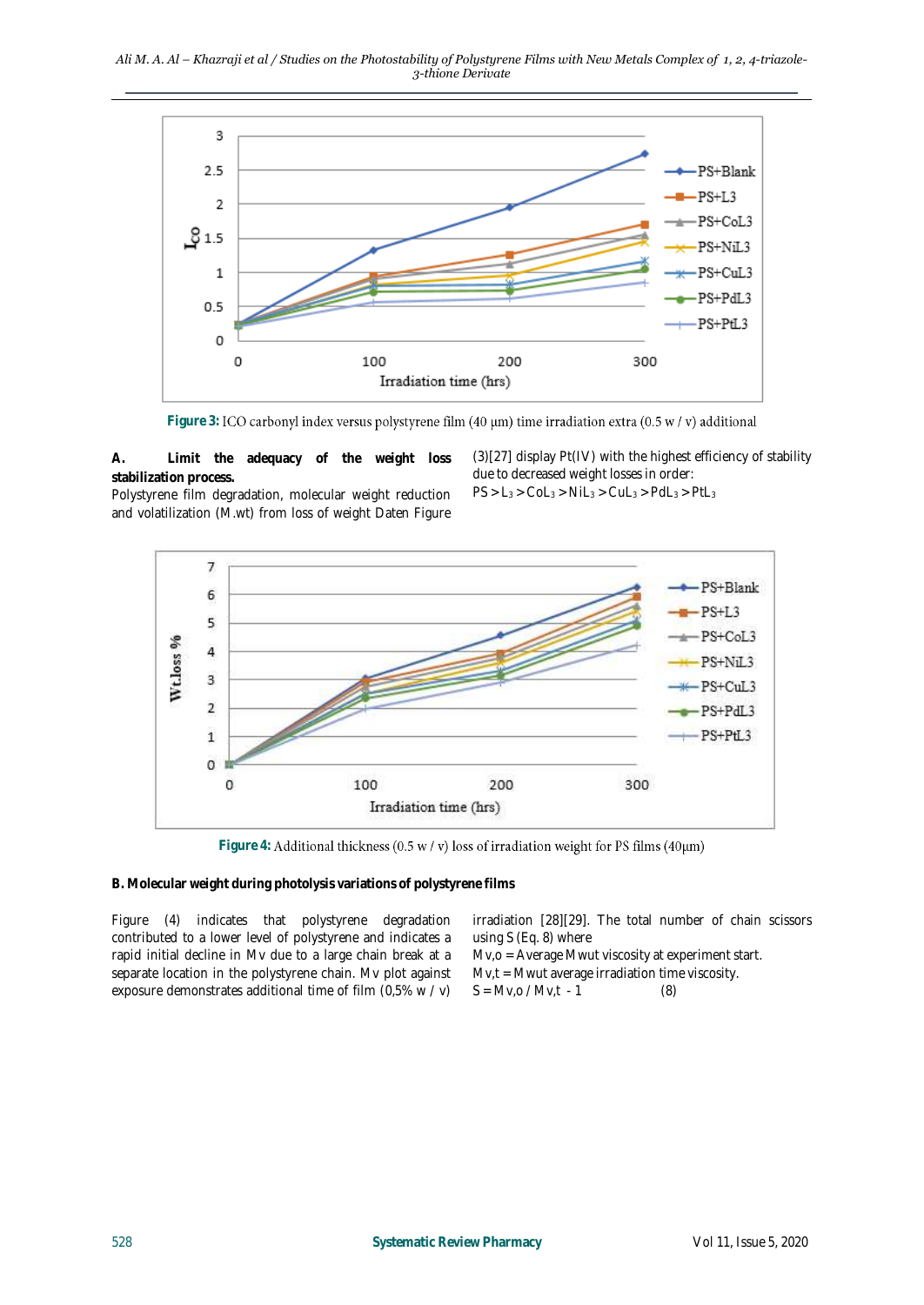*Ali M. A. Al – Khazraji et al / Studies on the Photostability of Polystyrene Films with New Metals Complex of 1, 2, 4-triazole-3-thione Derivate*

| Compound   | Irradiation time (hrs.) |        |        |        |
|------------|-------------------------|--------|--------|--------|
|            | 0                       | 100    | 200    | 300    |
| PS+Blank   | 278439                  | 233169 | 169218 | 93192  |
| $PS+L3$    | 293861                  | 244517 | 181139 | 102866 |
| $PS+CoI.3$ | 305422                  | 263120 | 201389 | 133821 |
| PS+NiL3    | 310791                  | 278430 | 217160 | 137778 |
| $PS+CuL3$  | 314933                  | 281501 | 238710 | 144930 |
| PS+PdL3    | 322575                  | 290144 | 247114 | 168900 |
| $PS+PtL3$  | 328116                  | 299173 | 253319 | 178663 |





Figure 5: Average difference in viscosity Mwut Mv with an additional irradiated time of films PS (40µm) with the additional thickness (0.5w / v)



Figure 6: Difference between main split chain (S) and additional thickness (0.5 W / v) times PS film irradiation (40µm)

The level of branching indicates an increase from data since cross-link can calculate the level of retrogradation  $(a)$  via (Eq. 9) where

m = Primitive molecular weight (9) $\alpha = m \times S / Mv$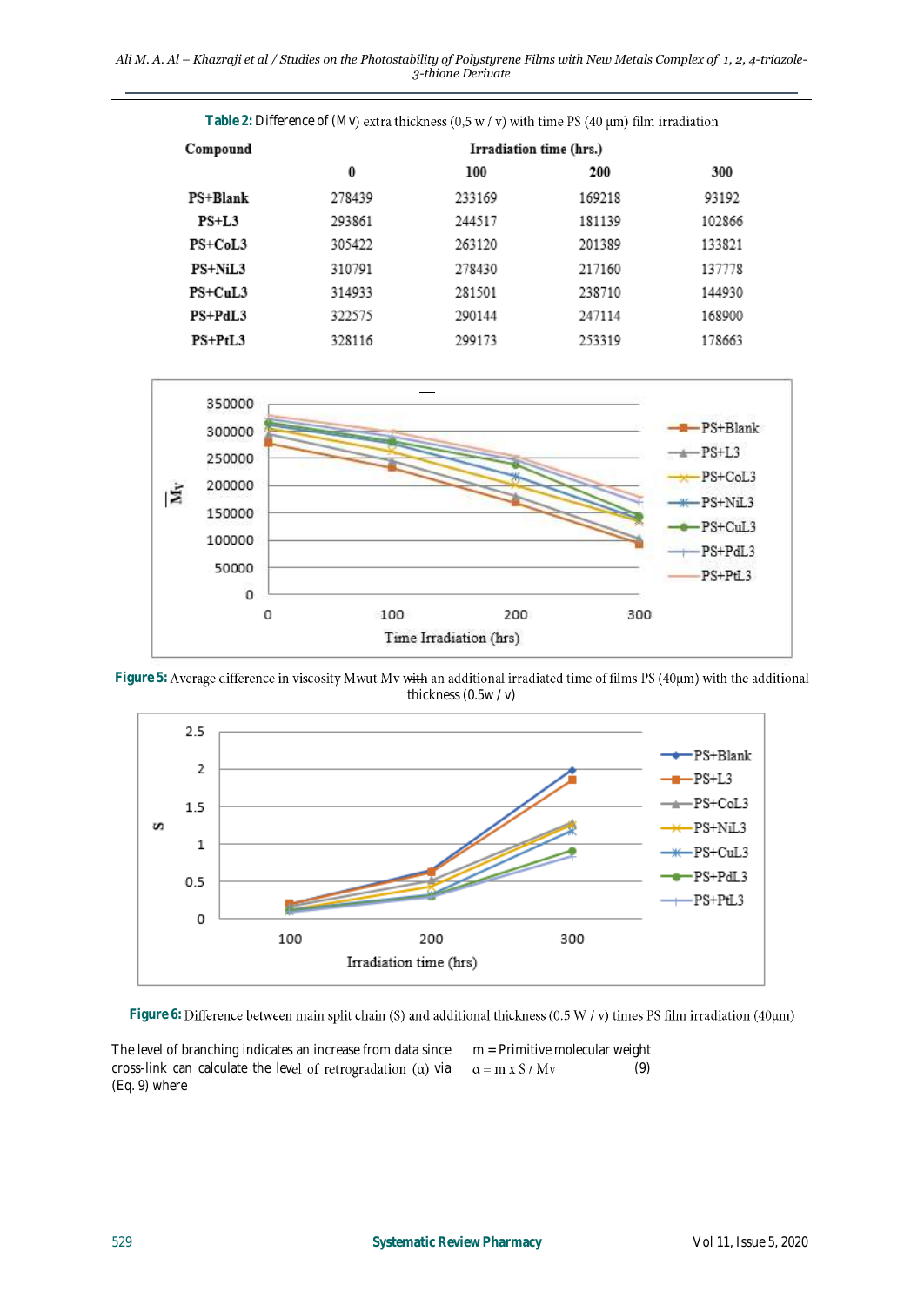*Ali M. A. Al – Khazraji et al / Studies on the Photostability of Polystyrene Films with New Metals Complex of 1, 2, 4-triazole-3-thione Derivate*



Figure 7: Value ( $\alpha$ ) disparity for the time radiation of P.S (40 $\mu$ m) film (0.5  $w / v$ ) additional thickness

The degree of retrogradation rate  $(\alpha)$  versus the radiation time as shown in Figure (5) the primary phases in polystyrene image,  $\alpha$  grade assembly period (DP) (30), the number of the polystyrene monomeric unity (Eq. 10), where

the irradiation grade is shown;  $M_0$  = Monomer's molecular weight.

 $M_n$  = the molecular weight average number  $DP_n = X_n = M_n / M_0$  (10)



Figure 8: Distinction of 1 / DPn to the additional thickness of PS film irradiation time (40 $\mu$ m) (0.5 w / v)

A reverse plot of polymerization (1 / DPn) against the irradiation time Figure (6) shows an increase in radiation time (1 / DPn)[31], compared with an added sample in front of blank.

**C. Mechanisms suggested by which the Polystyrene PS additives are stabilized**

The ultra-violet-light derivative complexes in 1,2,4-triazole-3-thion induce radical scavenging and peroxide degeneration in polystyrene photography stability, and the 1,2,4-triazole-3-thion ring is critical in photo-stabilization if ultraviolet light absorption exposures lead to an ultraviolet energy decrease in the aromatic ring. The conservation of transmission energy between chelates and chromophore

excitations (POO.) (Schema 2, 3), may result in radical cavities in the complex of microphones. All this movement towards film stabilization by resonance[32]. All commercial polymers are necessary to break down the polymer (C-C) bond result from degradation, when exposed to ultraviolet light permanently. Energy transfer highly impotent in polymers is directly linked to effects of stabilization of the photograph and photodegradation which can occur through the following process I inter-molecular transfer energy among photo stabilizer (acceptor) molecules and an exciting polymer (donor) molecule. (ii) Intramolecular energy transfer this process occurs between the molecules of polymer (acceptor) and another thrilling chain (dono) chromophore.[33].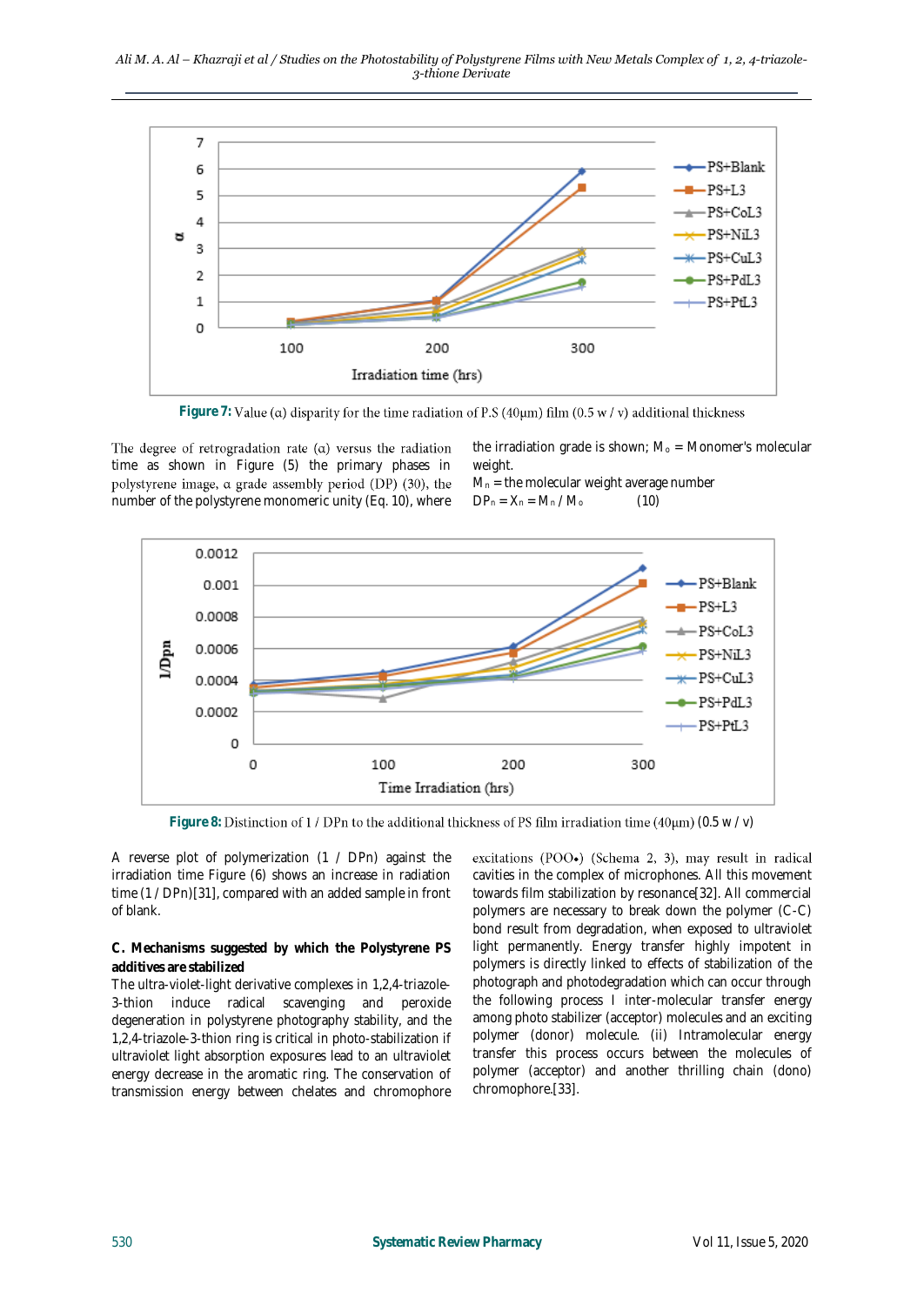*Ali M. A. Al – Khazraji et al / Studies on the Photostability of Polystyrene Films with New Metals Complex of 1, 2, 4-triazole-3-thione Derivate*



**Scheme 2:** Polystyrene photooxidation scheme.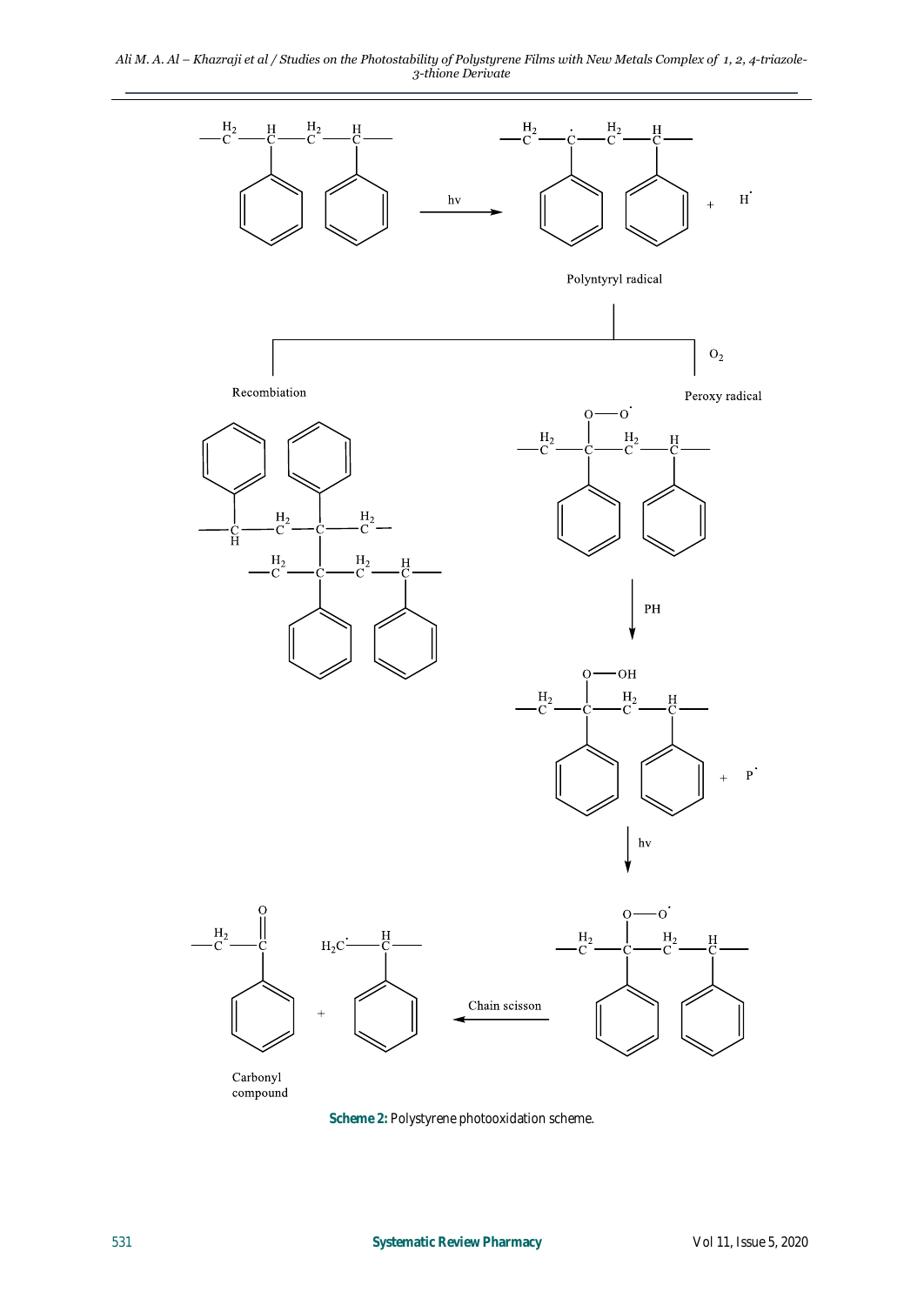*Ali M. A. Al – Khazraji et al / Studies on the Photostability of Polystyrene Films with New Metals Complex of 1, 2, 4-triazole-3-thione Derivate*



**Scheme 3:** the mechanism of althrough absorption of the UV light and the dissipation of energy as heat for the photo station of Polystyrene.

#### **CONCLUSIONS**

The photo stabilization efficiency of these complexes and ligand following the order of:

 $PtL_3 > PdL_3 > CuL_3 > NiL_3 > Col_3 > L_3 > PS$ 

Resulting of decreasing in the rate molecular weight, weight loss, the hydroxyl and carbonyl groups indexes, obviously the addition substantiation very good long time constancy, and the complex containing platinum was more the devilishly efficacious photo stabilizer.

## **THE PURPOSE OF STUDYING THE APPLICATIONS**

From this work were exposed polystyrene PS films additive of the ligand and their complexes to ultraviolet light for a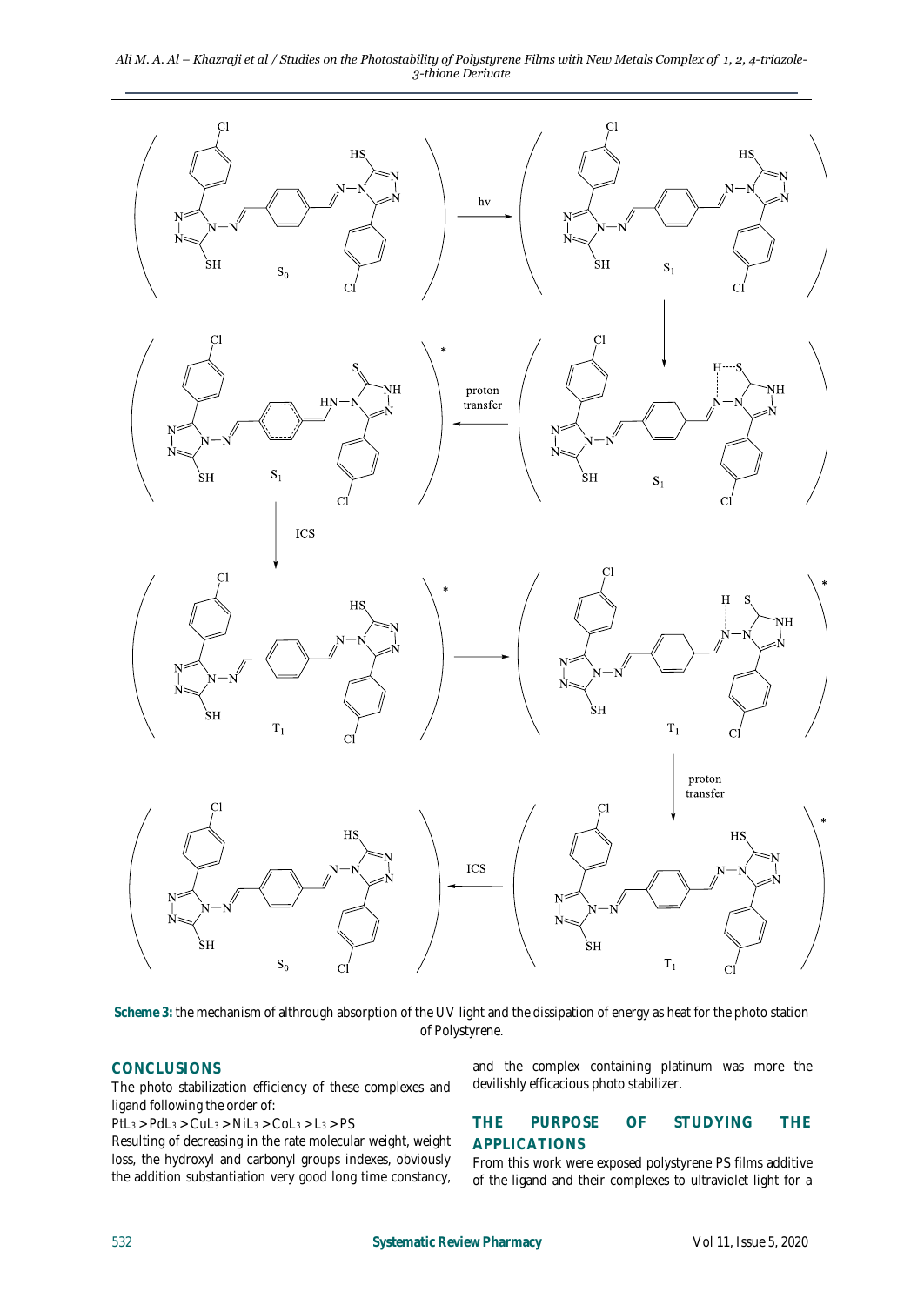different period's time to prove of the polymers increased lifetime or vice versa from through monitoring photodegradation of hydroxyl group  $(I<sub>OH</sub>)$  and a carbonyl group (Ico) in FT-IR spectrum, average molecular weight (Mv), weight loss (wt loss %), Polymerization degree (1 / DPn) and main chain scission.

## **REFERENCES**

- 1. Al-Shemary, R., Al-Khazraji, A. & Lateef, A. 2016. Synthesis, characterization and antimicrobial activity studies of mixed-1, 10-phenanthroline-Mn (II), Co (II), Cu (II), Ni (II) and Hg (II) complexes with schiff base  $[2, 2-(1Z, 1Z)$ -(biphenyl-4, 4'-diylbis (azan-1-yl-1-ylidene)) bis (methan-1-yl-1-ylidene) diphenol]. *International Journal of Science and Research (IJSR),* 5**,** 1787-1793.
- 2. Haddad, R. 2019. Photochemical Study of Different Thicknesses of Polystyrene Films Containing Ni (II) Complex against photodegradation. *Al-Nahrain Journal of Science,* 22**,** 30-41.
- 3. Hussain, Z., Alsayed, R., Alwash, A., Ahmed, A., Noaman, R., Jawad, A. H. & Yousif, E. 2019. Controlling the Photo-Degradation Rate Constant of PS Containing Nickel (II) Complex. *Al-Nahrain Journal of Science,* 22**,** 8-17.
- 4. Zan, L., Tian, L., Liu, Z. & Peng, Z. 2004. A new polystyrene-TiO2 nanocomposite film and its photocatalytic degradation. *Applied Catalysis A: General,* 264**,** 237-242.
- 5. Haddad, R., Yousif, E. & Ahmed, A. 2013. Synthesis and characterization of transition metal complexes of 4-Amino-5-pyridyl-4H-1, 2, 4-triazole-3-thiol. *Springerplus,* 2**,** 510.
- 6. AWAD, A. A., AL-HASANI, R. A., YOUSIF, E. A. & IBRAHIM, S. K. 2015. SYNTHESIS, CHARACTERIZATION AND THEORETICAL STUDIES OF  $[(4-AMINO-5-(2-(6-3))^{2}](4-AMINO-5-(2-(6-3))^{2})^{2}]^{2}$ METHOXYNAPHTHALEN-2-YL) PIPERIDINO)-1, 2, 4-TRIAZOLE-3-THION] WITH Co (II), Ni (II), Cu (II), Zn (II) and Cd (II) METAL IONS. *Acta Chim. Pharm. Indica,* 5**,** 107-120.
- 7. Ukei, H., Hirose, T., Horikawa, S., Takai, Y., Taka, M., Azuma, N. & Ueno, A. 2000. Catalytic degradation of polystyrene into styrene and a design of recyclable polystyrene with dispersed catalysts. *Catalysis today,* 62**,** 67-75.
- 8. Bader, A. T. 2015. Synthesis, Characterization and Spectral Studies of Hydrazide Schiffs Base with Metalions Such as Co (II), Ni (II) and Cu (II). *RESEARCH JOURNAL OF PHARMACEUTICAL BIOLOGICAL AND CHEMICAL SCIENCES,* 6**,** 627- 632.
- 9. ATB Basim I. Al-Abdali, I. k. J. 2019. Synthesis and Characterization of New (2-(((5-(3, 5-Dinitrophenyl)- 1, 3, 4-Thiadiazol-2-yl-2,5 Dihydroxy Benzalidine))) Metal Complexes. *Journal of Global Pharma Techn,* 11**,** 39-55.
- 10. Al Hassani, R. A., Abdullah, S. A. & Atia, A. J. K. Metal complexes of 3-{[(1Z)-1-phenylethylidene]

amino}-2-thioxoimidazolidin-4-one, Synthesis, Characterization and cytotoxic activity.

- 11. Al-Shemary, R. K., Al-khazraji, A. M. & Niseaf, A. N. 2016. Preparation, spectroscopic study of Schiff base ligand complexes with some metal ions and evaluation of antibacterial activity. *The Pharma Innovation,* 5**,** 81.
- 12. Davenas, J., Thevenard, P., Boiteux, G., Fallavier, M. & Lu, X. 1990. Hydrogenated carbon layers produced by ion beam irradiation of PMMA and polystyrene films. *Nuclear Instruments and Methods in Physics Research Section B: Beam Interactions with Materials and Atoms,* 46**,** 317-323.
- 13. Bottino, F., Di Pasquale, G., Fabbri, E., Orestano, A. & Pollicino, A. 2009. Influence of montmorillonite nano-dispersion on polystyrene photo-oxidation. *Polymer Degradation and Stability,* 94**,** 369-374.
- 14. Alam, M. S., Nakatani, H., Goss, B. G., Ichiki, T., Liu, B. & Terano, M. 2002. Improvement of the photostability of isotactic polypropylene by the incorporation of ethylene. *Journal of applied polymer science,* 86**,** 1863-1867.
- 15. Dintcheva, N. T., Arrigo, R., Catalanotto, F. & Morici, E. 2015. Improvement of the photo-stability of polystyrene-block-polybutadiene-block-polystyrene through carbon nanotubes. *Polymer degradation and stability,* 118**,** 24-32.
- 16. Yousif, E., Salimon, J. & Salih, N. 2012. New stabilizers for polystyrene based on 2-N-salicylidene-5- (substituted)-1, 3, 4-thiadiazole compounds. *Journal of Saudi Chemical Society,* 16**,** 299-306.
- 17. Redayan, M. A. & Shneshil, M. K. 2011. Photo stabilization of PVC films by using some novel tetra Schiff'sbases derived from1, 2, 4, 5-tetra-[5-amino-1, 3, 4-thiadiazole-2-yl]-benzene. *Diyala Journal For Pure Science,* 7**,** 34-46.
- 18. Yousif, E., El-Hiti, G. A., Hussain, Z. & Altaie, A. 2015. Viscoelastic, spectroscopic and microscopic study of the photo irradiation effect on the stability of PVC in the presence of sulfamethoxazole Schiff's bases. *Polymers,* 7**,** 2190-2204.
- 19. Yousif, E., Salimon, J. & Salih, N. 2012. New stabilizers for polystyrene based on 2‐thioacetic acid benzothiazol complexes. *Journal of applied polymer Science,* 125**,** 1922-1927.
- 20. Harper, D. & McKellar, J. 1974. Photostabilizing effect of Ni (II) chelates in polymers. I. Polystyrene. *Journal of Applied Polymer Science,* 18**,** 1233-1238.
- 21. Yousif, E., El-Hiti, G. A., Haddad, R. & Balakit, A. A. 2015. Photochemical stability and photostabilizing efficiency of poly (methyl methacrylate) based on 2- (6-methoxynaphthalen-2-yl) propanoate metal ion complexes. *Polymers,* 7**,** 1005-1019.
- 22. Balakit, A. A., Ahmed, A., El-Hiti, G. A., Smith, K. & Yousif, E. 2015. Synthesis of new thiophene derivatives and their use as photostabilizers for rigid poly (vinyl chloride). *International Journal of Polymer Science,* 2015.